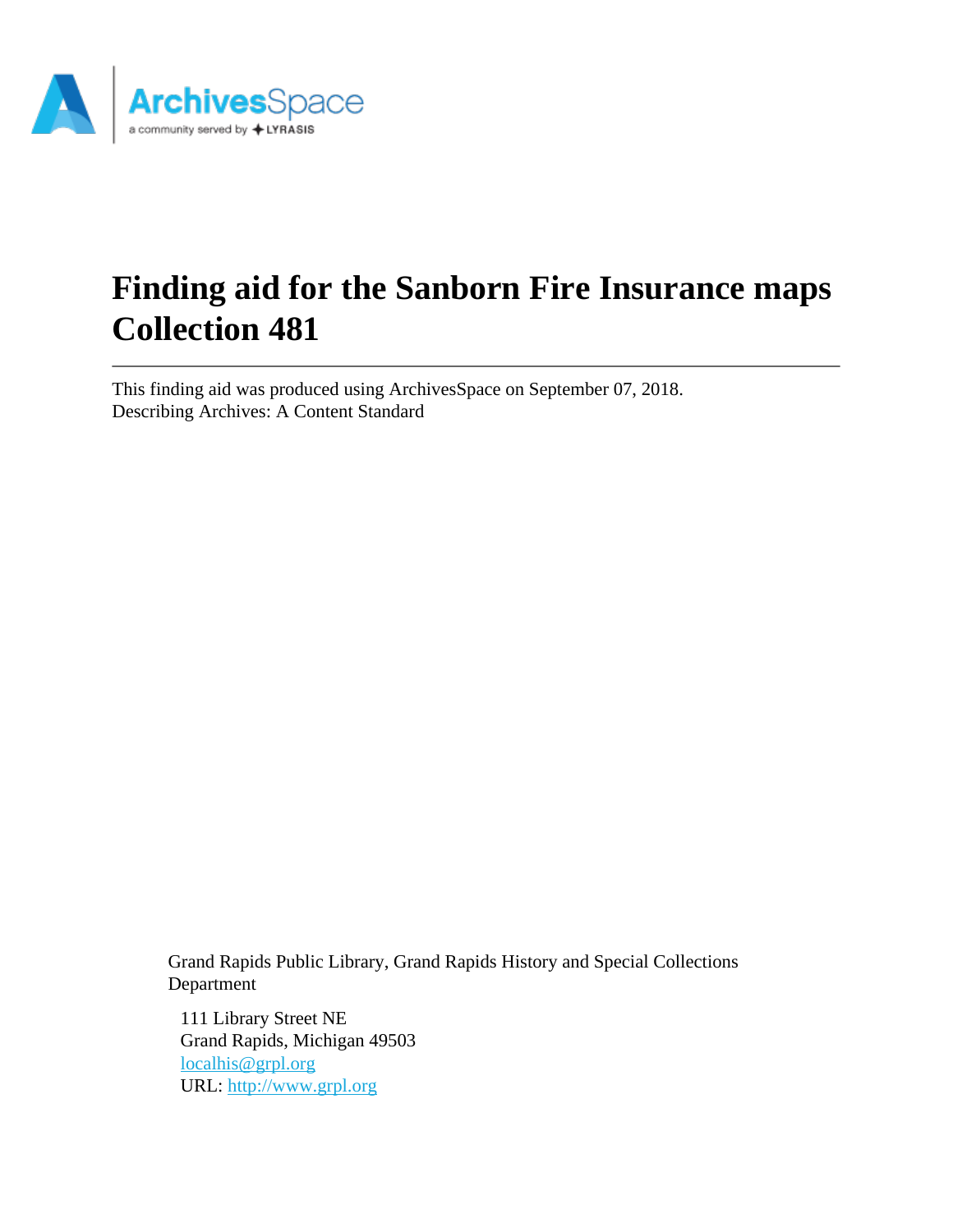# <span id="page-1-0"></span>**Table of Contents**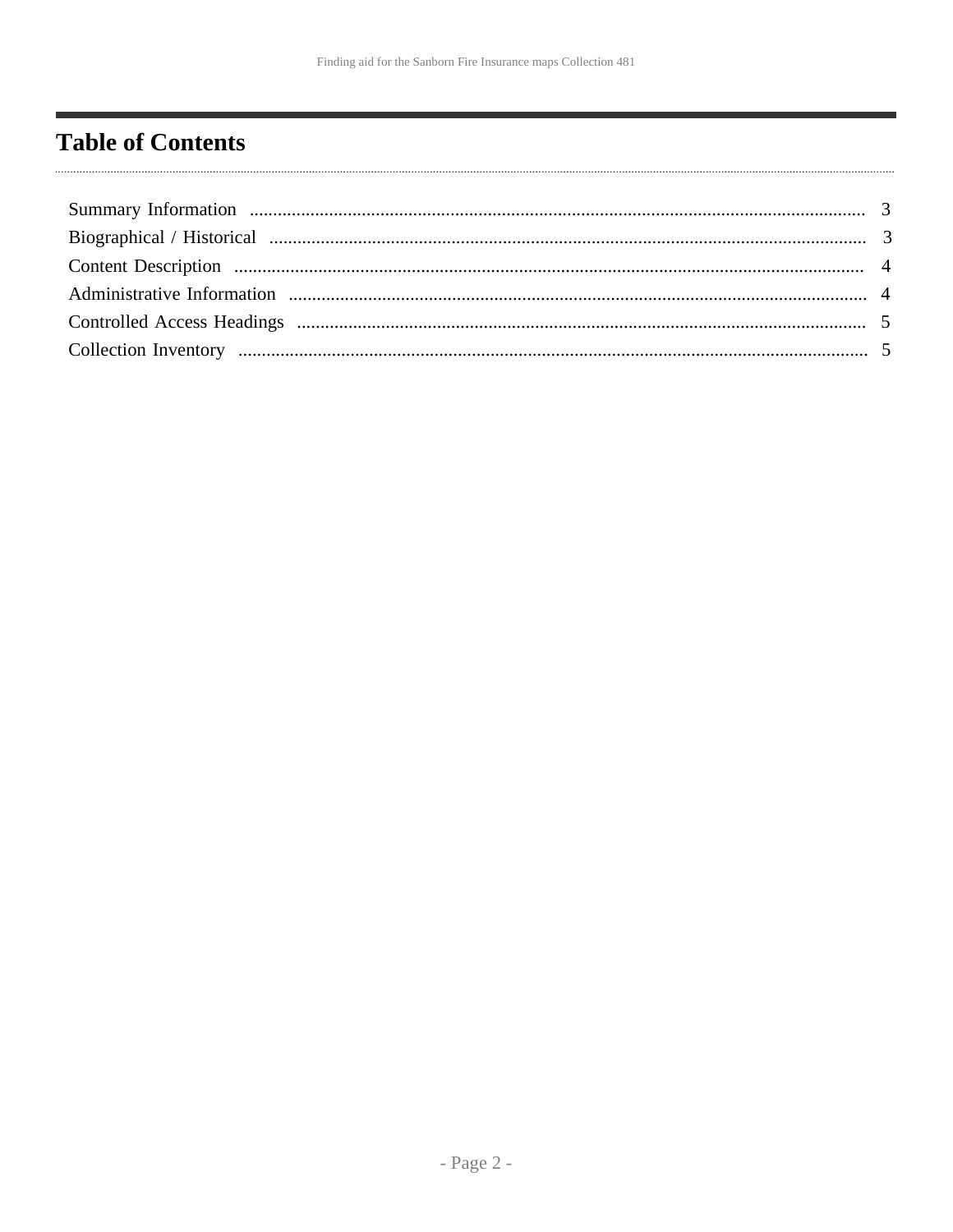# <span id="page-2-0"></span>**Summary Information**

| <b>Repository:</b>                  | Grand Rapids Public Library, Grand Rapids History and Special<br><b>Collections Department</b>                                                                                                                                                                                                                                                                                                                                                                                                                                                                                                                                                                                        |  |
|-------------------------------------|---------------------------------------------------------------------------------------------------------------------------------------------------------------------------------------------------------------------------------------------------------------------------------------------------------------------------------------------------------------------------------------------------------------------------------------------------------------------------------------------------------------------------------------------------------------------------------------------------------------------------------------------------------------------------------------|--|
| <b>Creator:</b>                     | Sanborn, D.A. (Daniel Alfred), -1883                                                                                                                                                                                                                                                                                                                                                                                                                                                                                                                                                                                                                                                  |  |
| <b>Creator:</b>                     | Sanborn Map & Publishing Co.                                                                                                                                                                                                                                                                                                                                                                                                                                                                                                                                                                                                                                                          |  |
| <b>Title:</b>                       | Sanborn Fire Insurance maps                                                                                                                                                                                                                                                                                                                                                                                                                                                                                                                                                                                                                                                           |  |
| ID:                                 | Collection 481                                                                                                                                                                                                                                                                                                                                                                                                                                                                                                                                                                                                                                                                        |  |
| Date:                               | 1874-01                                                                                                                                                                                                                                                                                                                                                                                                                                                                                                                                                                                                                                                                               |  |
| Date:                               | 1878-01                                                                                                                                                                                                                                                                                                                                                                                                                                                                                                                                                                                                                                                                               |  |
| <b>Physical Description:</b>        | 3 Linear Feet One oversize box                                                                                                                                                                                                                                                                                                                                                                                                                                                                                                                                                                                                                                                        |  |
| Language of the<br><b>Material:</b> | English                                                                                                                                                                                                                                                                                                                                                                                                                                                                                                                                                                                                                                                                               |  |
| Abstract:                           | This collection includes two volumes of Sanborn Fire Insurance maps<br>for Grand Rapids, Michigan, published in January 1874 and January<br>1878. Fire insurance maps are large-scale maps with detailed drawings<br>of the built environment of urban areas. They were produced for<br>insurance agents to use in quoting fire insurance policies. The maps<br>are helpful for researching the history of a property and for general<br>knowledge of the history of Grand Rapids. Due to their rarity, access<br>to the physical maps is limited. The maps are available digitally in our<br>online collections: https://grpl.contentdm.oclc.org/digital/collection/<br>p16055coll17 |  |

#### **^** [Return to Table of Contents](#page-1-0)

# <span id="page-2-1"></span>**Biographical / Historical**

The publication of fire insurance maps dates to the end of the 18th century, with the earliest maps produced in London, England. Fire insurance maps were created to provide detailed, accurate information about buildings for insurance agents to use to quote fire insurance policies.

D.A. Sanborn, a surveyor from Massachusetts, started producing fire insurance maps in 1866. In 1876 his company became known as the Sanborn Map & Publishing Co. D.A. Sanborn died in 1883 and the Sanborn Company continued on after his death, becoming the largest producer of fire insurance maps in the United States.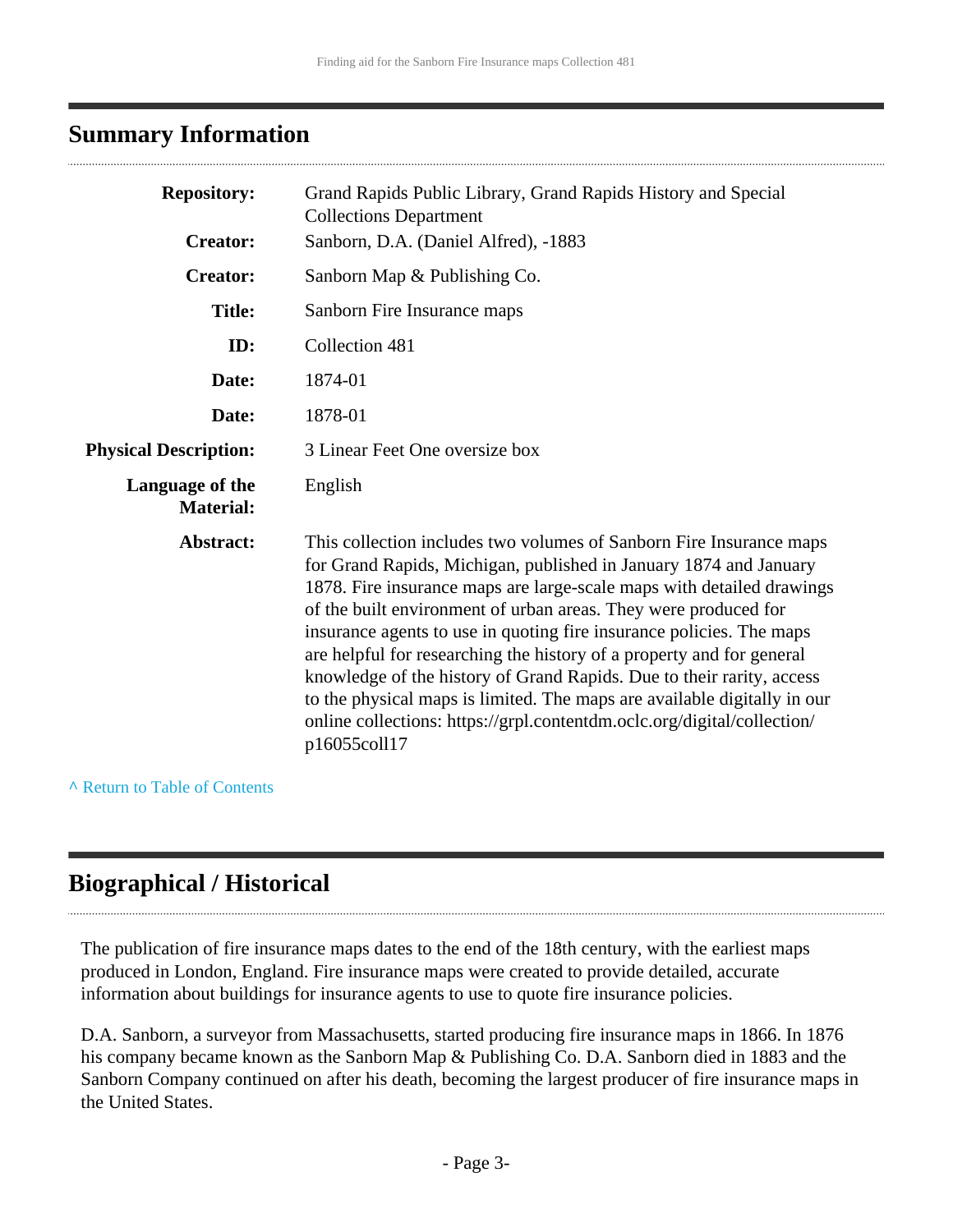In 1883, the Sanborn Co. began depositing a copy of each map they produced with the Library of Congress, resulting in a collection documenting over 12,000 cities in the United States, Canada and Mexico.

The 1874 and 1878 Grand Rapids Sanborn maps were discovered in the early 1990s in the attic of a house at 336 Paris Avenue SE. Sanborn fire insurance maps from the 1860s and 1870s are rare today. Generally less than 20 copies were produced of each volume. The maps were lithographically printed and then hand colored with the aid of waxed paper stencils. There are no other known copies of the 1874 and 1878 Grand Rapids maps.

The Library of Congress notes only three volumes of Sanborn maps in their collections prior to 1883: an 1867 Insurance Map of Boston, an 1868 map of Toledo, Ohio and an 1879 map of Rutland, Vermont.

The Library has additional Sanborn maps for Grand Rapids dating from 1888 to the 1950s.

You can also view additional fire insurance maps and information about them through the Library of Congress: https://www.loc.gov/collections/sanborn-maps/

#### **^** [Return to Table of Contents](#page-1-0)

# <span id="page-3-0"></span>**Content Description**

This collection includes two oversized volumes of Sanborn fire insurance maps for Grand Rapids, Mich., dated 1874 and 1878. Fire insurance maps are large-scale maps with detailed drawings of the built environment of urban areas. The maps show construction materials of buildings, the location of doors and windows, building use and other details.

The maps are helpful for researching the history of a property, for development projects, for environmental history and for general knowledge of the history of Grand Rapids.

**^** [Return to Table of Contents](#page-1-0)

## <span id="page-3-1"></span>**Administrative Information**

#### **Publication Statement**

Grand Rapids Public Library, Grand Rapids History and Special Collections Department

111 Library Street NE Grand Rapids, Michigan 49503 [localhis@grpl.org](mailto:localhis@grpl.org)